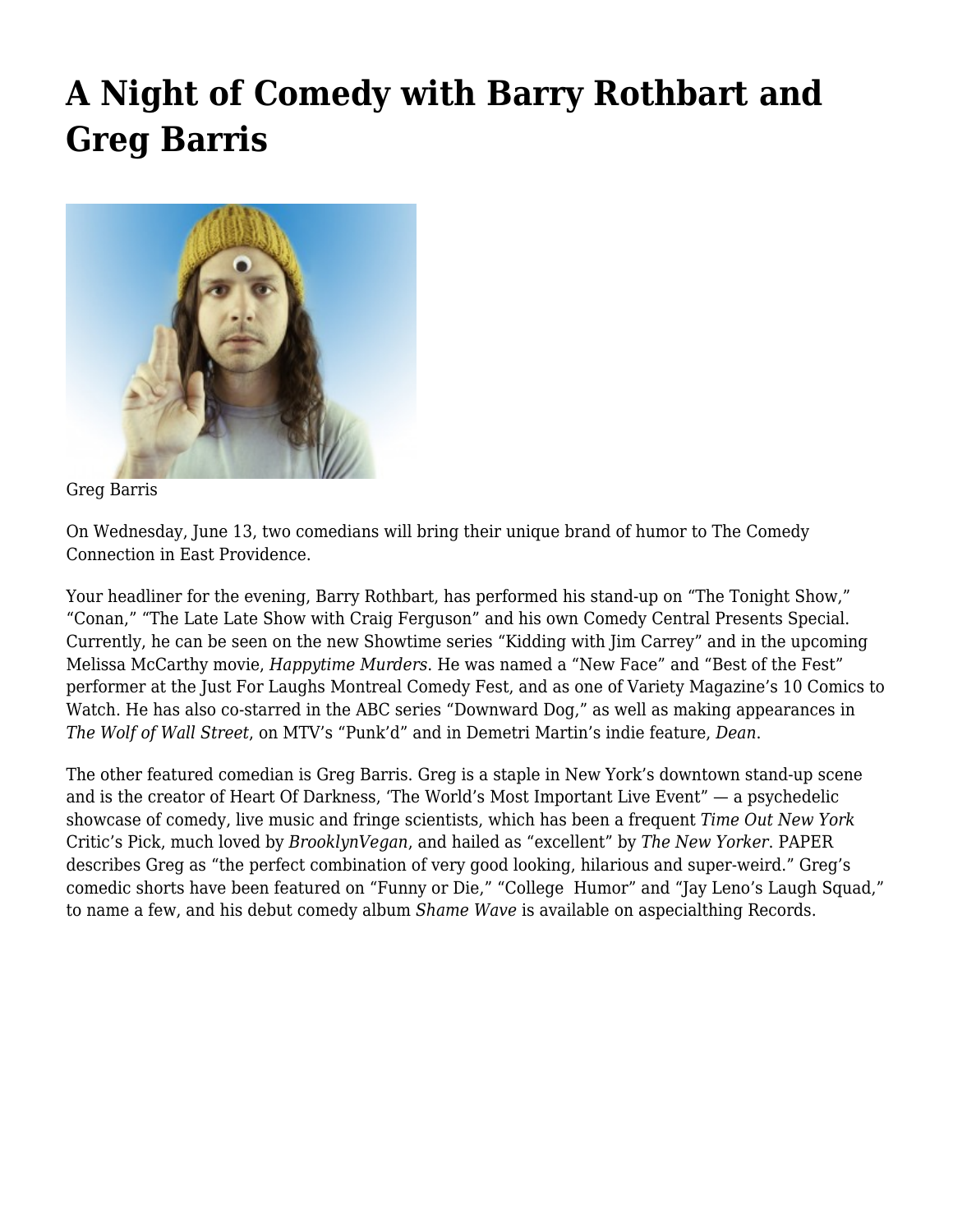

Barry Rothbart

Now that we've gotten introductions out of the way, I had a chance to sit down and chat with the boys through the wonders of technology.

**Dan Martin (Motif):** Hey guys, how are you?

**The Guys:** Great. We just shared a peach. It was super ripe.

**DM:** Do you mind if I ask you a couple of questions?

- **TG:** I'm going to mind soon, but not yet.
- **DM:** How long have you guys been performing respectively/together?

**TG:** Separately around 15 years. Together we did one tour a few years back. We didn't argue once.

- **DM:** Is this your first tour together?
- **TG**: Yes.
- **DM:** Greg, have you always been good looking?
- **TG:** Yes. Barry has never been though.
- **DM:** Is this your first time in Providence?
- **TG:** No, Passed through for a reason I can't remember.
- **DM:** Do you have any favorite facts about RI?
- **TG:** Yes, I just heard its the home of the fifth longest orgasm ever recorded. Amazing.